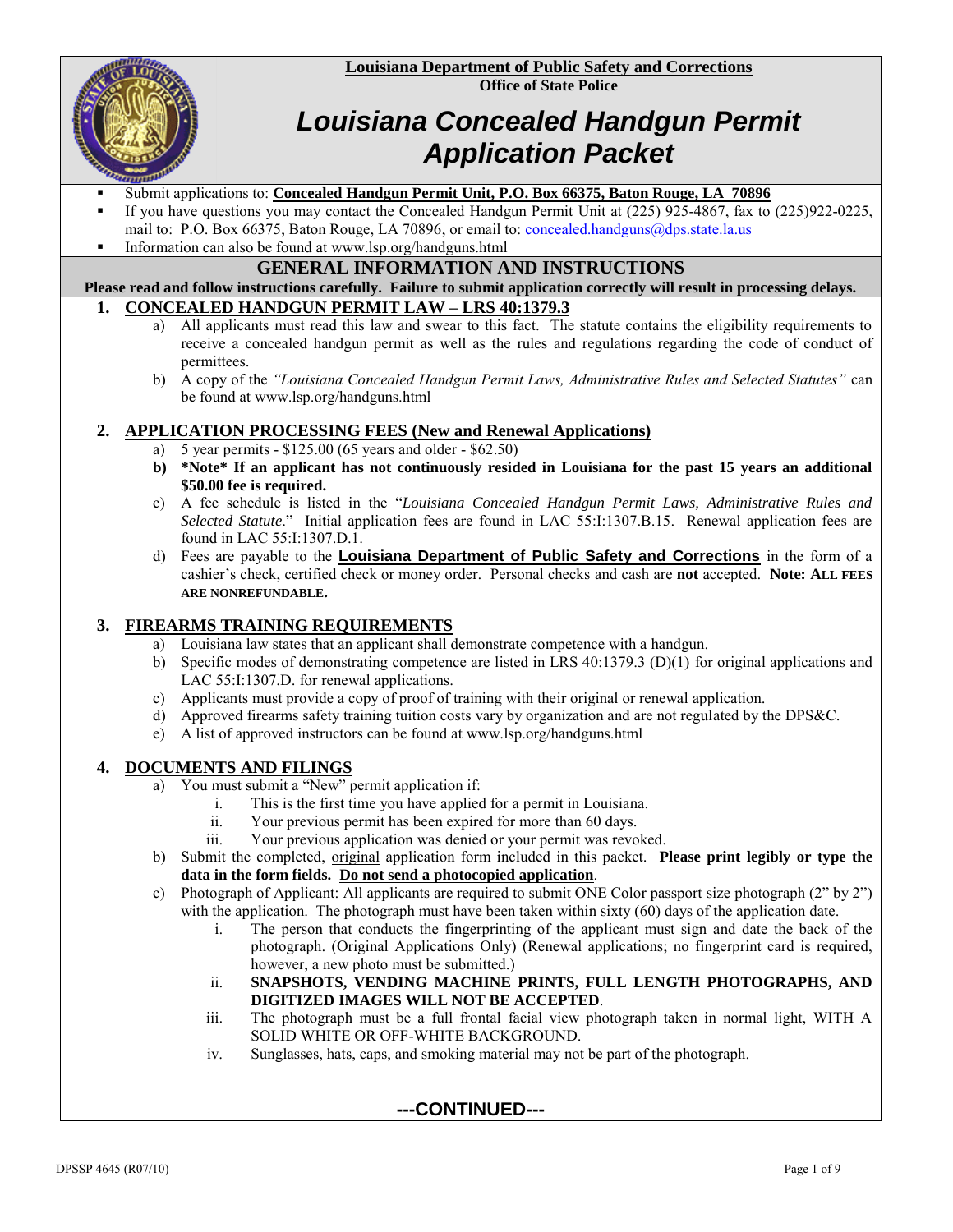### GENERAL INFORMATION AND INSTRUCTIONS (continued)

- d) For purposes of obtaining a permit, "resident" is defined in LRS 40:1379.3(J)(3) and LAC 55:I:1305.
	- i. For Proof that an applicant has resided within this state for at least six months prior to his/her application for a permit, **the applicant shall submit with his application a photocopy of his valid Louisiana driver's license or Louisiana identification card.**
	- ii. **In the event the applicant's Louisiana driver's license or Louisiana identification card has been issued within six months of application, proof of residency must be established by any one of the following:**
		- United States Passport;
		- Louisiana voter registration card;
		- A utility bill, phone bill, proof of mortgage or rent payments in the name of the applicant which establishes a Louisiana permanent address of the applicant; or
		- Any other documentation that adequately satisfies proof of compliance with the qualifications for residing within this state six months prior to applying for a concealed handgun permit.
		- **NOTE: For purposes of proof of residency, a business address or post office box shall not suffice.**
- e) Photocopies of any other documentation, if required, MUST clearly show all names, signatures and other pertinent information. Copies which are too dark or too light and do not show all pertinent information cannot be accepted. **DO NOT SEND ORIGINALS, UNLESS SPECIFICALLY REQUIRED TO DO SO, AS THEY CANNOT BE RETURNED.**
- f) Fingerprint card must be signed and filled out completely, including your name and signature, address, date of birth, place of birth, **social security number** (SSN – see below) and your physical characteristics (sex, race, height, etc.).
	- i. Fingerprint card must be legible. Fingerprints should be taken/rolled by trained fingerprint technicians on a complete, legible, and classifiable FBI applicant fingerprint card by a person employed by a law enforcement agency. Fingerprint cards that are not legible will be returned to the applicant and will cause a delay in processing the application.
	- ii. The social security number (SSN) is requested on the application in order for the Department of Public Safety and Corrections to fully conduct a criminal history background check on all applicants as required by law. The social security number will be used for Criminal Justice purposes only. Such information will be utilized to verify identification and ensure that applicants have no arrests, convictions, or warrants that would make them ineligible for a permit. Inclusion of your social security number is optional and will not constitute grounds for denial. However, verification of your eligibility to carry a concealed handgun is not optional. As such, failure to include the social security number may result in a delay of approving your application.
- g) *FAILURE TO LIST ALL ARRESTS, DETENTIONS, AND LITIGATION MAY RESULT IN DELAY OR DENIAL OF THE PERMIT, AND OTHER CRIMINAL PENALTIES AS ALLOWED BY LAW*. If you have ever been arrested, charged, detained, indicted, or summoned for any criminal offense or violation, you must answer, "Yes" to the arrest questions **and submit certified true copies of the final court disposition of the case with your application**.
	- i. This is regardless of the disposition or final outcome of the event.
	- ii. You must list all violations of law or municipal ordinances, except those such as traffic violations (speeding, red light, expired license, etc.).
	- iii. NOTE: The issuance of a Citation or Summons is an arrest and must be listed. *You must still list violations that were EXPUNGED, DISMISSED, or SET ASIDE through either Article 893, Article 894, R.S. 40:983, or for which you were PARDONED and you must provide certified documentation of each arrest with your application.*
- **h) IF YOU HAVE EVER BEEN DIVORCED YOU MUST PROVIDE THE DEPARTMENT WITH A COPY OF THE DIVORCE SETTLEMENT, DECREE, OR FINAL JUDGMENT ALONG WITH ANY OTHER ORDERS OR INJUNCTIONS OF THE COURT.** Failure to include this information will result in the delay of your application. If this information was provided with a previous application it is not needed again.

**Department of Public Safety and Corrections Office of State Police Concealed Handgun Permit Unit P.O. Box 66375 Baton Rouge, LA 70896 www.lsp.org/handguns.html**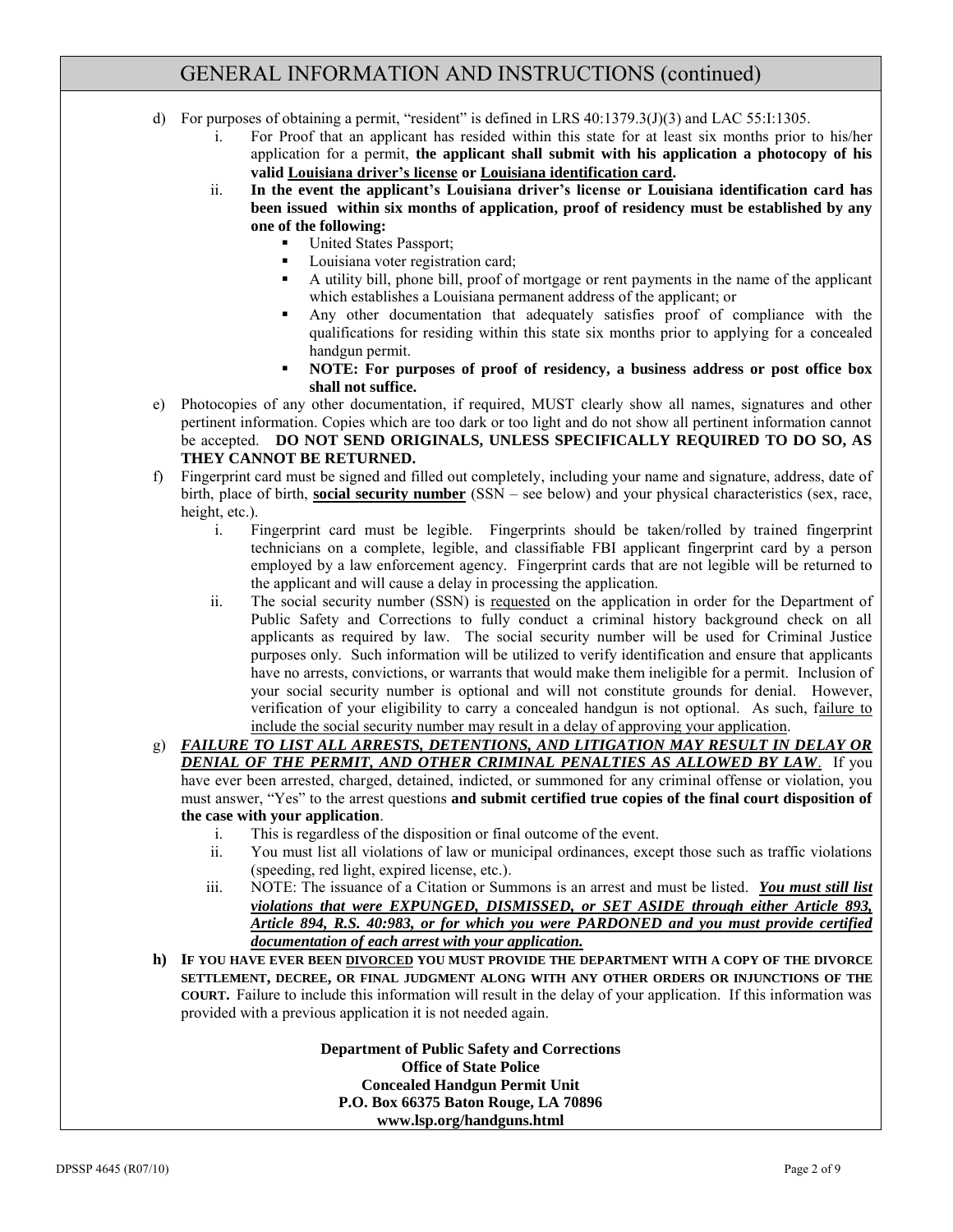#### **Louisiana Department of Public Safety and Corrections Office of State Police**



# *Louisiana Concealed Handgun Permit Application*

| This application will not be processed unless completed in its entirety and submitted along with all supporting documents and application fees.                                                           |                                                                      |                        |                             |                                                |                        |                     |                                          |              |                                                    |
|-----------------------------------------------------------------------------------------------------------------------------------------------------------------------------------------------------------|----------------------------------------------------------------------|------------------------|-----------------------------|------------------------------------------------|------------------------|---------------------|------------------------------------------|--------------|----------------------------------------------------|
| <b>Application Type</b><br>Current GP # (Renewal Only)                                                                                                                                                    |                                                                      |                        |                             |                                                |                        | For Office Use Only |                                          |              |                                                    |
| <b>NEW PERMIT</b><br>RENEWAL PERMIT-                                                                                                                                                                      |                                                                      |                        |                             |                                                |                        |                     |                                          |              |                                                    |
| LEGAL NAME (LAST, FIRST, MIDDLE)                                                                                                                                                                          |                                                                      |                        |                             |                                                |                        |                     | <b>MAIDEN NAME</b>                       |              |                                                    |
|                                                                                                                                                                                                           |                                                                      |                        |                             |                                                |                        |                     |                                          |              |                                                    |
|                                                                                                                                                                                                           | LIST ANY ALIASES OR LEGAL NAME CHANGES<br>PARISH OF RESIDENCE        |                        |                             |                                                |                        |                     |                                          |              |                                                    |
|                                                                                                                                                                                                           |                                                                      |                        |                             |                                                |                        |                     |                                          |              |                                                    |
| <b>RACE</b><br><b>ASIAN/PACIFIC ISLANDER</b><br>NATIVE AMERICAN/ALASKAN NATIVE                                                                                                                            |                                                                      |                        |                             | <b>UNKNOWN</b><br><b>BLACK</b><br><b>WHITE</b> |                        |                     | <b>HOME PHONE NUMBER</b>                 |              |                                                    |
| <b>SEX</b><br>HEIGHT<br>$\Box$ FEMALE<br>$\Box$ MALE                                                                                                                                                      | WEIGHT                                                               | <b>EYE COLOR</b>       | <b>HAIR</b><br><b>COLOR</b> |                                                | <b>DATE OF BIRTH</b>   |                     | DAYTIME/BUSINESS PHONE NUMBER            |              |                                                    |
| SOCIAL SECURITY NUMBER (SSN)                                                                                                                                                                              |                                                                      | DRIVERS LICENSE NUMBER |                             |                                                |                        | <b>STATE</b>        | LA IDENTIFICATION CARD NUMBER            |              |                                                    |
| PLACE OF BIRTH (City, State, Country)                                                                                                                                                                     |                                                                      |                        |                             | ISSUE DATE OF D/L OR ID CARD                   |                        |                     | <b>EXPIRATION DATE OF D/L OR ID CARD</b> |              |                                                    |
| <b>CURRENT PHYSICAL ADDRESS (STREET ADDRESS)</b>                                                                                                                                                          |                                                                      |                        | <b>CITY</b>                 |                                                |                        | <b>STATE</b>        | POSTAL ZIP CODE                          |              |                                                    |
| <b>CURRENT MAILING ADDRESS (STREET/PO BOX)</b>                                                                                                                                                            |                                                                      |                        | <b>CITY</b>                 |                                                |                        | <b>STATE</b>        | POSTAL ZIP CODE                          |              |                                                    |
|                                                                                                                                                                                                           | How long have you lived at your current address? From<br>to present. |                        |                             |                                                |                        |                     |                                          |              |                                                    |
| <b>Previous residences</b> – Complete this section if you have not lived at your current address for the fifteen (15) years preceding the<br>date of this application. Attach separate page if necessary. |                                                                      |                        |                             |                                                |                        |                     |                                          |              |                                                    |
| <b>ADDRESS</b>                                                                                                                                                                                            |                                                                      |                        |                             | <b>CITY</b>                                    |                        | <b>STATE</b>        | <b>FROM</b>                              | <b>DATES</b> | TO                                                 |
|                                                                                                                                                                                                           |                                                                      |                        |                             |                                                |                        |                     |                                          |              |                                                    |
|                                                                                                                                                                                                           |                                                                      |                        |                             |                                                |                        |                     |                                          |              |                                                    |
|                                                                                                                                                                                                           |                                                                      |                        |                             |                                                |                        |                     |                                          |              |                                                    |
|                                                                                                                                                                                                           |                                                                      |                        |                             |                                                |                        |                     |                                          |              |                                                    |
|                                                                                                                                                                                                           |                                                                      |                        |                             |                                                |                        |                     |                                          |              |                                                    |
|                                                                                                                                                                                                           |                                                                      |                        |                             |                                                |                        |                     |                                          |              |                                                    |
| NAME OF COMPANY/BUSINESS/FIRM, ETC.                                                                                                                                                                       |                                                                      |                        |                             |                                                |                        |                     |                                          |              |                                                    |
|                                                                                                                                                                                                           | <b>ADDRESS</b>                                                       |                        |                             |                                                |                        |                     |                                          |              |                                                    |
| <b>PLACE OF</b>                                                                                                                                                                                           |                                                                      |                        |                             |                                                |                        |                     |                                          |              |                                                    |
| <b>EMPLOYMENT</b>                                                                                                                                                                                         | <b>CITY</b>                                                          |                        |                             | <b>STATE</b>                                   |                        |                     | POSTAL CODE                              |              |                                                    |
|                                                                                                                                                                                                           |                                                                      | NAME OF SUPERVISOR     |                             |                                                |                        |                     | <b>CONTACT NUMBER</b>                    |              |                                                    |
| <b>MARITAL STATUS</b><br>(Check all that Apply)                                                                                                                                                           | SINGLE                                                               | MARRIED <b>D</b>       |                             |                                                | DIVORCED <b>D</b>      |                     | WIDOWED $\Box$                           |              | <b>IF DIVORCED PLEASE</b><br>PROVIDE DOCUMENTATION |
|                                                                                                                                                                                                           |                                                                      |                        |                             |                                                | <b>OFFICE USE ONLY</b> |                     |                                          |              |                                                    |
| <b>DATE ENTERED</b>                                                                                                                                                                                       |                                                                      | <b>CHECK NUMBER</b>    |                             |                                                |                        |                     | <b>RECEIPT NUMBER</b>                    |              | <b>INITIALS</b>                                    |
|                                                                                                                                                                                                           |                                                                      |                        |                             |                                                |                        |                     |                                          |              |                                                    |

**A**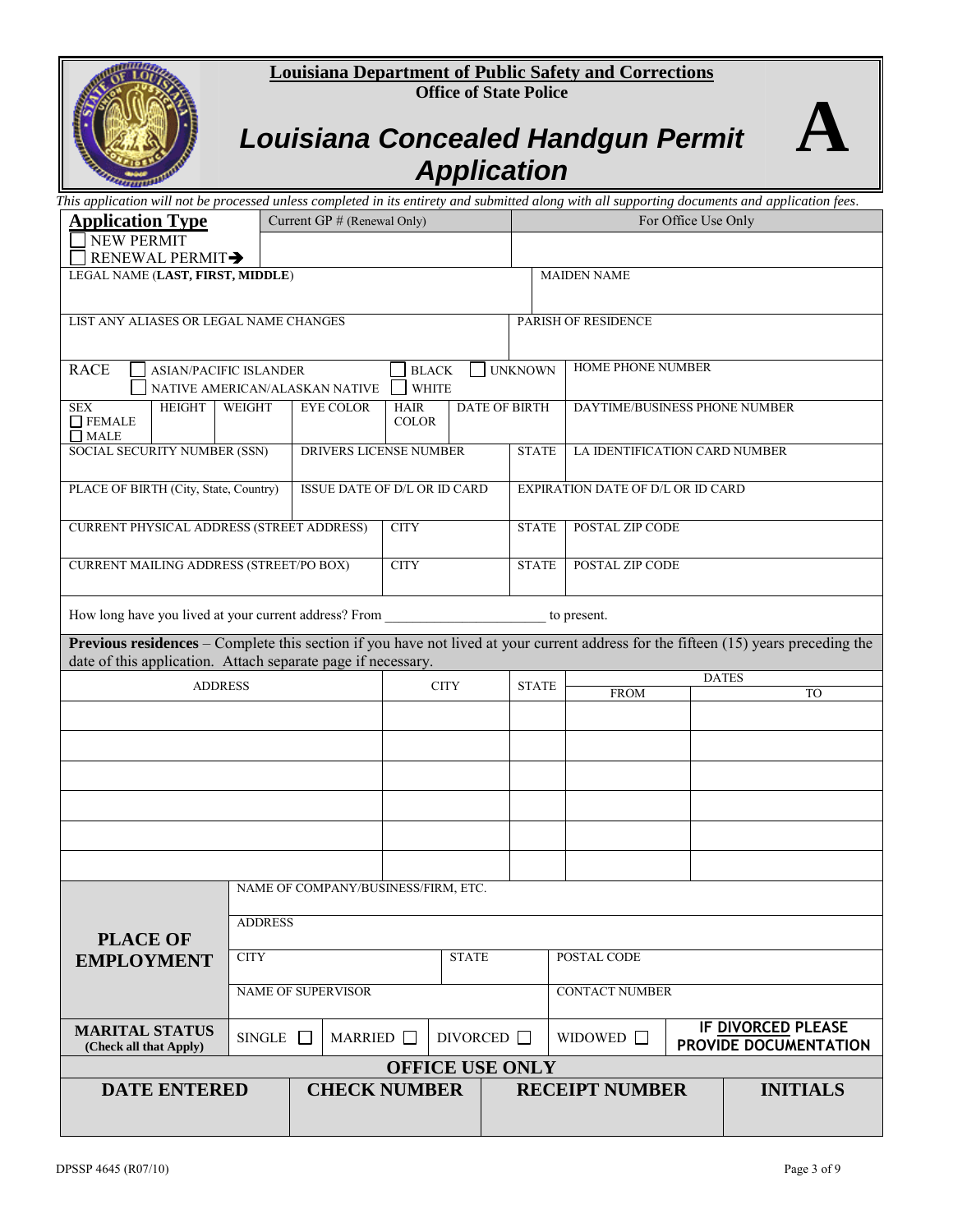|               |              | ALL APPLICANTS: PLEASE ANSWER "YES" OR "NO" TO ALL QUESTIONS BELOW. Read each question carefully. If you<br>make an error, cross out the incorrect choice and initial the change. If you answer "Yes" to questions 7-12, attach certified true copies of<br>the court documents, or "Yes" to questions 13-19, have the treating physician complete the medical summary disposition form. |
|---------------|--------------|------------------------------------------------------------------------------------------------------------------------------------------------------------------------------------------------------------------------------------------------------------------------------------------------------------------------------------------------------------------------------------------|
| $\Box$ YES    | $\Box$ NO    | Are you a United States Citizen?<br>1.                                                                                                                                                                                                                                                                                                                                                   |
| $\Box$ YES    | $\Box$ NO    | Are you lawfully present in the United States?<br>2.                                                                                                                                                                                                                                                                                                                                     |
| $\Box$ YES    | $\Box$ NO    | Are you a legal resident of the State of Louisiana? (Lived in Louisiana for at least the last six (6) months.)<br>3.                                                                                                                                                                                                                                                                     |
| $\square$ YES | $\Box$ NO    | Have you continuously resided in the State of Louisiana for the past fifteen (15) years?<br>4.                                                                                                                                                                                                                                                                                           |
| $\Box$ YES    | $\Box$ NO    | Are you at least 21 years of age?<br>5.                                                                                                                                                                                                                                                                                                                                                  |
| $\square$ YES | $\Box$ NO    | Have you completed training as prescribed in LRS 40:1379.3 (D) (1) and LAC 55:1:1307.D? (Attach Proof)<br>6.<br>You MUST indicate the type of Handgun you received training with: □ Pistol<br>$\Box$ Revolver<br>$\Box$ Both                                                                                                                                                             |
| $\Box$ YES    | $\Box$ NO    | Have you ever been arrested for any criminal offense?<br>7.                                                                                                                                                                                                                                                                                                                              |
| $\Box$ YES    | $\Box$ NO    | Have you ever been found guilty of, or entered a plea of guilty or nolo contendere to Operating a Vehicle While<br>8.<br>Intoxicated?                                                                                                                                                                                                                                                    |
| $\square$ YES | $\Box$ NO    | Have you ever received a pardon or expungement for a criminal offense?<br>9.                                                                                                                                                                                                                                                                                                             |
| $\square$ YES | $\square$ NO | 10. Are you currently on probation or parole for a criminal offense?                                                                                                                                                                                                                                                                                                                     |
| $\square$ YES | $\Box$ NO    | 11. Are you a fugitive from justice?                                                                                                                                                                                                                                                                                                                                                     |
| $\Box$ YES    | $\Box$ NO    | 12. Are you currently subject to any preliminary or permanent injunction, or restraining or protective order, including but not<br>limited to divorces, family or domestic violence?                                                                                                                                                                                                     |
| $\square$ YES | $\Box$ NO    | 13. Are you an unlawful user of or addicted to Marijuana, depressants, stimulants, or narcotic drugs?                                                                                                                                                                                                                                                                                    |
| $\square$ YES | $\Box$ NO    | 14. Have you ever been committed involuntarily, or voluntarily admitted to any treatment facility, institution, or hospital for<br>the abuse of a controlled dangerous substance as defined in R.S. 40:961 and 964 or for the abuse of alcoholic beverages?                                                                                                                              |
| $\Box$ YES    | $\Box$ NO    | 15. Have you ever been adjudicated mentally deficient or been committed to a mental institution?                                                                                                                                                                                                                                                                                         |
| $\square$ YES | $\Box$ NO    | Have you ever been hospitalized for any form of mental illness or infirmity?<br>16.                                                                                                                                                                                                                                                                                                      |
| $\Box$ YES    | $\Box$ NO    | Have you ever received medical treatment for a mental disorder of any kind by a licensed medical practitioner?<br>17.                                                                                                                                                                                                                                                                    |
| $\square$ YES | $\square$ NO | Are you currently taking, or have you ever been prescribed any medication used for the treatment of depression, psychosis<br>18.<br>or any mental illness?                                                                                                                                                                                                                               |
| $\square$ YES | $\square$ NO | Are you suffering from any mental or physical infirmity due to disease, illness, or retardation, which could prevent the safe<br>19.<br>handling of a handgun?                                                                                                                                                                                                                           |
| $\square$ YES | $\Box$ NO    | Have you ever been denied a concealed handgun permit in any jurisdiction or had such permit suspended or revoked?<br>20.                                                                                                                                                                                                                                                                 |
|               |              |                                                                                                                                                                                                                                                                                                                                                                                          |
|               |              |                                                                                                                                                                                                                                                                                                                                                                                          |
|               |              |                                                                                                                                                                                                                                                                                                                                                                                          |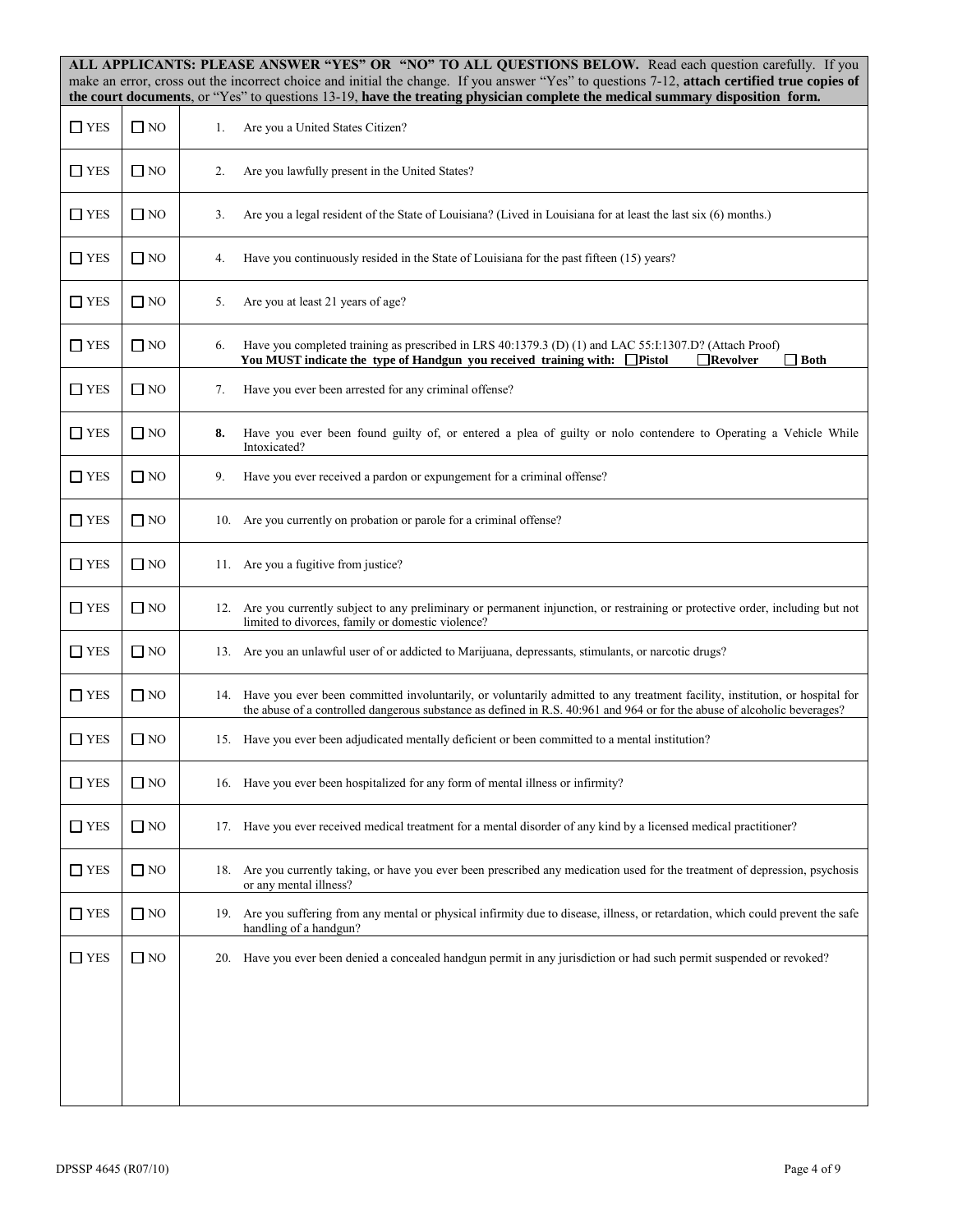|                                                                                                                                                                                                                                                      | <b>ARRESTS, DETENTIONS, AND LITIGATION</b> |                                                                                                                                                                                                                                                                                                                              |                                      |                                                                                        |                         |  |  |
|------------------------------------------------------------------------------------------------------------------------------------------------------------------------------------------------------------------------------------------------------|--------------------------------------------|------------------------------------------------------------------------------------------------------------------------------------------------------------------------------------------------------------------------------------------------------------------------------------------------------------------------------|--------------------------------------|----------------------------------------------------------------------------------------|-------------------------|--|--|
| If you answered "Yes" to questions 7-12, provide details below and attach certified true copies of documentation to prove disposition. If additional space is<br>needed, attach a signed statement providing the requested information listed below. |                                            |                                                                                                                                                                                                                                                                                                                              |                                      |                                                                                        |                         |  |  |
| Date of Arrest                                                                                                                                                                                                                                       |                                            | Charge                                                                                                                                                                                                                                                                                                                       | Location (City/State)                | Disposition                                                                            | <b>Arresting Agency</b> |  |  |
|                                                                                                                                                                                                                                                      |                                            |                                                                                                                                                                                                                                                                                                                              |                                      |                                                                                        |                         |  |  |
|                                                                                                                                                                                                                                                      |                                            |                                                                                                                                                                                                                                                                                                                              |                                      |                                                                                        |                         |  |  |
|                                                                                                                                                                                                                                                      |                                            |                                                                                                                                                                                                                                                                                                                              |                                      |                                                                                        |                         |  |  |
|                                                                                                                                                                                                                                                      |                                            |                                                                                                                                                                                                                                                                                                                              |                                      |                                                                                        |                         |  |  |
|                                                                                                                                                                                                                                                      |                                            |                                                                                                                                                                                                                                                                                                                              |                                      |                                                                                        |                         |  |  |
|                                                                                                                                                                                                                                                      |                                            |                                                                                                                                                                                                                                                                                                                              | <b>MILITARY SERVICE</b>              |                                                                                        |                         |  |  |
| <b>YES</b><br><b>YES</b>                                                                                                                                                                                                                             | N <sub>O</sub><br>NO                       | Have you ever served in the Armed Forces of the United States?<br>1.<br>Are you currently serving in the Armed Forces of the United States?<br>2.<br>If Discharged indicate the type of discharge.<br>$\overline{3}$ .<br>Note: You must<br>Provide Proof of Discharge. For example Department of Defense Form-214 (DD-214). |                                      |                                                                                        |                         |  |  |
|                                                                                                                                                                                                                                                      |                                            |                                                                                                                                                                                                                                                                                                                              |                                      | <b>MEDICAL INFORMATION: (ONLY NECESSARY IF YOU ANSWERED "YES" TO QUESTIONS 13-19.)</b> |                         |  |  |
|                                                                                                                                                                                                                                                      |                                            | Name:                                                                                                                                                                                                                                                                                                                        |                                      |                                                                                        |                         |  |  |
| <b>Treating</b><br>Address:                                                                                                                                                                                                                          |                                            |                                                                                                                                                                                                                                                                                                                              |                                      |                                                                                        |                         |  |  |
| <b>Physician</b><br>Phone Number:                                                                                                                                                                                                                    |                                            |                                                                                                                                                                                                                                                                                                                              |                                      |                                                                                        |                         |  |  |
|                                                                                                                                                                                                                                                      |                                            |                                                                                                                                                                                                                                                                                                                              |                                      |                                                                                        |                         |  |  |
| <b>USE THE SPACE BELOW FOR ANSWERING QUESTIONS FROM PAGE 4:</b>                                                                                                                                                                                      |                                            |                                                                                                                                                                                                                                                                                                                              |                                      |                                                                                        |                         |  |  |
|                                                                                                                                                                                                                                                      |                                            |                                                                                                                                                                                                                                                                                                                              | ATTACH ADDITIONAL SHEET IF NECESSARY |                                                                                        |                         |  |  |
|                                                                                                                                                                                                                                                      |                                            |                                                                                                                                                                                                                                                                                                                              |                                      |                                                                                        |                         |  |  |
|                                                                                                                                                                                                                                                      |                                            |                                                                                                                                                                                                                                                                                                                              |                                      |                                                                                        |                         |  |  |
|                                                                                                                                                                                                                                                      |                                            |                                                                                                                                                                                                                                                                                                                              |                                      |                                                                                        |                         |  |  |
|                                                                                                                                                                                                                                                      |                                            |                                                                                                                                                                                                                                                                                                                              |                                      |                                                                                        |                         |  |  |
|                                                                                                                                                                                                                                                      |                                            |                                                                                                                                                                                                                                                                                                                              |                                      |                                                                                        |                         |  |  |
|                                                                                                                                                                                                                                                      |                                            |                                                                                                                                                                                                                                                                                                                              |                                      |                                                                                        |                         |  |  |
|                                                                                                                                                                                                                                                      |                                            |                                                                                                                                                                                                                                                                                                                              |                                      |                                                                                        |                         |  |  |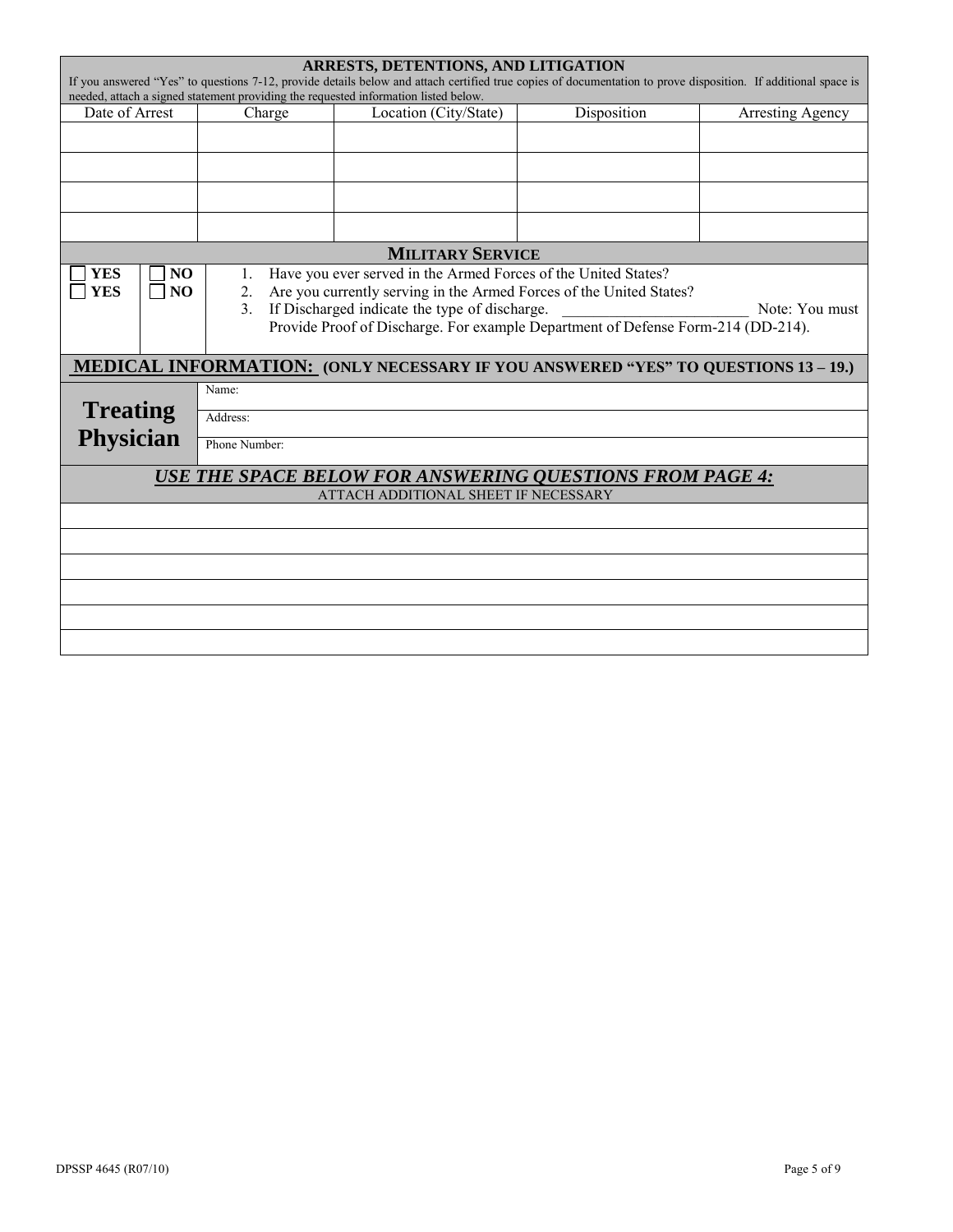| <u>AFFIDAVIT of FACT</u>                                                                                                                                                                                                                                                                                                                                                                                                                                                                                                                                                                                                                                                                                                                                                                                                                                                                                                                                                                                                                                 |                      |  |  |  |
|----------------------------------------------------------------------------------------------------------------------------------------------------------------------------------------------------------------------------------------------------------------------------------------------------------------------------------------------------------------------------------------------------------------------------------------------------------------------------------------------------------------------------------------------------------------------------------------------------------------------------------------------------------------------------------------------------------------------------------------------------------------------------------------------------------------------------------------------------------------------------------------------------------------------------------------------------------------------------------------------------------------------------------------------------------|----------------------|--|--|--|
|                                                                                                                                                                                                                                                                                                                                                                                                                                                                                                                                                                                                                                                                                                                                                                                                                                                                                                                                                                                                                                                          |                      |  |  |  |
| <b>STATE OF LOUISIANA</b>                                                                                                                                                                                                                                                                                                                                                                                                                                                                                                                                                                                                                                                                                                                                                                                                                                                                                                                                                                                                                                | PARISH OF            |  |  |  |
| <b>Affiant's Name</b><br>(Printed)                                                                                                                                                                                                                                                                                                                                                                                                                                                                                                                                                                                                                                                                                                                                                                                                                                                                                                                                                                                                                       |                      |  |  |  |
| <b>Affiant's Address (Printed)</b>                                                                                                                                                                                                                                                                                                                                                                                                                                                                                                                                                                                                                                                                                                                                                                                                                                                                                                                                                                                                                       |                      |  |  |  |
| I, _____________________________, having been duly sworn, depose and say that I have read the foregoing<br>application, and the contents thereof, and do hereby certify that my responses and information contained within<br>this application are true and correct and they are an accurate account of the requested information. In addition, I<br>have also read, understand, and agree to comply with the statutes contained in R.S. 40:1379.3 and 1382, and the<br>corresponding administrative regulations contained in LAC 55:1:1301 et seq. I have executed this statement<br>voluntarily with the knowledge that any failure to provide truthful information is cause for denial of my<br>application or revocation of a permit, and that the making of any false statement or response in this application is a<br>violation of R.S. 14:133, Filing False Public Records, a criminal offense punishable by imprisonment for not more<br>than five (5) years with or without hard labor or a fine not to exceed five thousand dollars, or both. |                      |  |  |  |
| <b>Affiant's Signature</b>                                                                                                                                                                                                                                                                                                                                                                                                                                                                                                                                                                                                                                                                                                                                                                                                                                                                                                                                                                                                                               |                      |  |  |  |
| Sworn to and subscribed before me on this                                                                                                                                                                                                                                                                                                                                                                                                                                                                                                                                                                                                                                                                                                                                                                                                                                                                                                                                                                                                                | day of               |  |  |  |
| Print, Type, or Stamp Name of Notary Public                                                                                                                                                                                                                                                                                                                                                                                                                                                                                                                                                                                                                                                                                                                                                                                                                                                                                                                                                                                                              | <b>Notary Public</b> |  |  |  |
|                                                                                                                                                                                                                                                                                                                                                                                                                                                                                                                                                                                                                                                                                                                                                                                                                                                                                                                                                                                                                                                          |                      |  |  |  |
|                                                                                                                                                                                                                                                                                                                                                                                                                                                                                                                                                                                                                                                                                                                                                                                                                                                                                                                                                                                                                                                          |                      |  |  |  |
|                                                                                                                                                                                                                                                                                                                                                                                                                                                                                                                                                                                                                                                                                                                                                                                                                                                                                                                                                                                                                                                          |                      |  |  |  |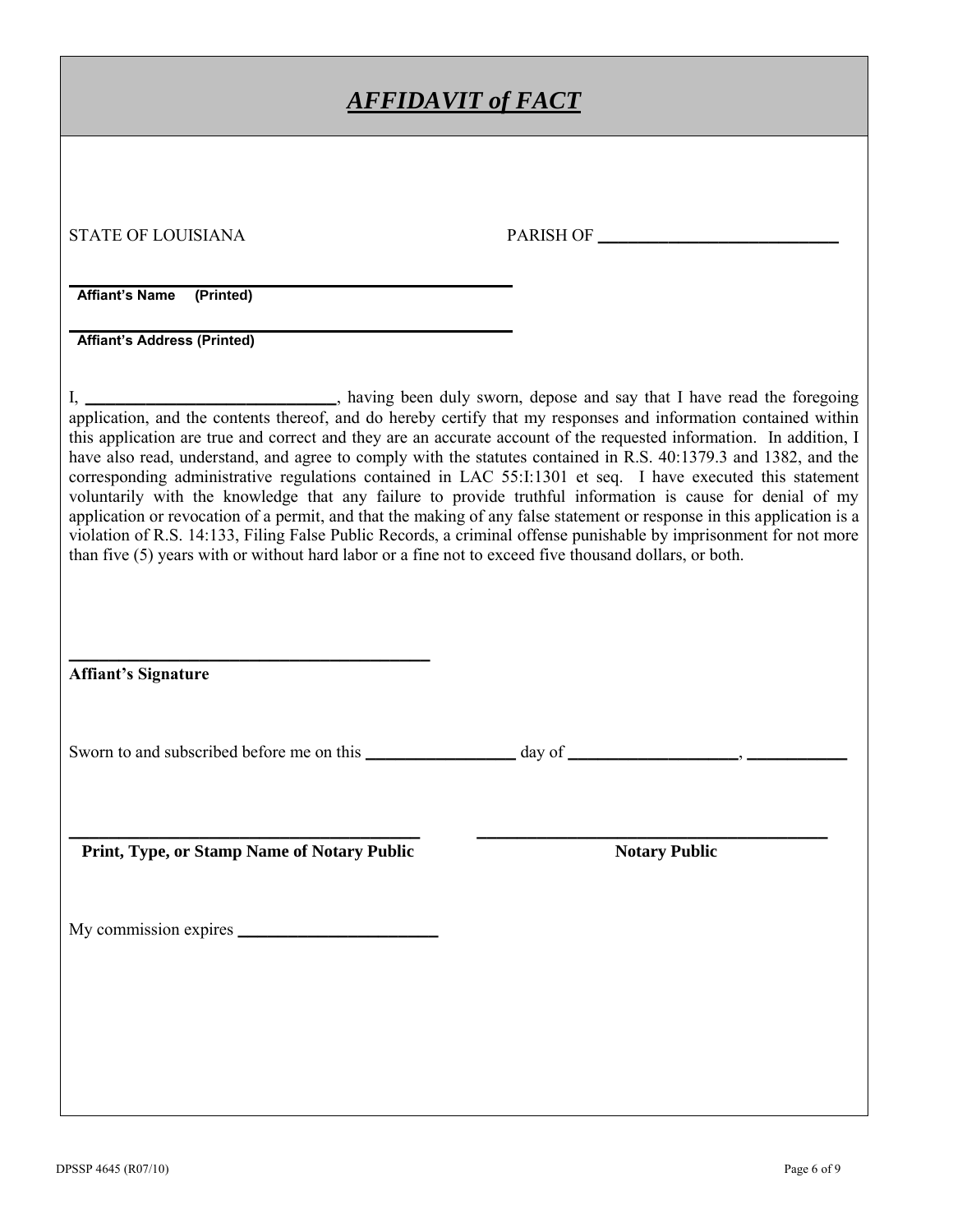### STATE OF LOUISIANA PARISH OF **\_\_\_\_\_\_\_\_\_\_\_\_\_\_\_\_\_\_\_\_**

BEFORE ME, the undersigned Notary Public, duly commissioned and qualified, in and for the Parish and State aforesaid, personally came and appeared:

**Affiant's Name (Printed)**

**Affiant's Address (Printed)**

Who being by me first duly sworn, deposed and said:

 I, **\_\_\_\_\_\_\_\_\_\_\_\_\_\_\_\_\_\_\_\_\_\_\_\_\_\_\_\_\_\_**, pursuant to R.S. 40:1379.3, agree to indemnify and hold harmless the state of Louisiana, the Department of Public Safety and Corrections, the Secretary and the Deputy Secretary of the Louisiana Department of Public Safety and Corrections, and any of its agents or employees, and any peace officer within this state, from and against any and all liability, claims, actions, fines or losses of any kind or nature, including costs and attorney's fees, in any way arising out of, connected with or related to the issuance or use of my Louisiana Concealed Handgun Permit.

|                                            | <b>AFFIANT'S SIGNATURE</b> |
|--------------------------------------------|----------------------------|
|                                            |                            |
| PRINT, TYPE OR STAMP NAME OF NOTARY PUBLIC | <b>NOTARY PUBLIC</b>       |
| MY COMMISSION EXPIRES                      |                            |
|                                            |                            |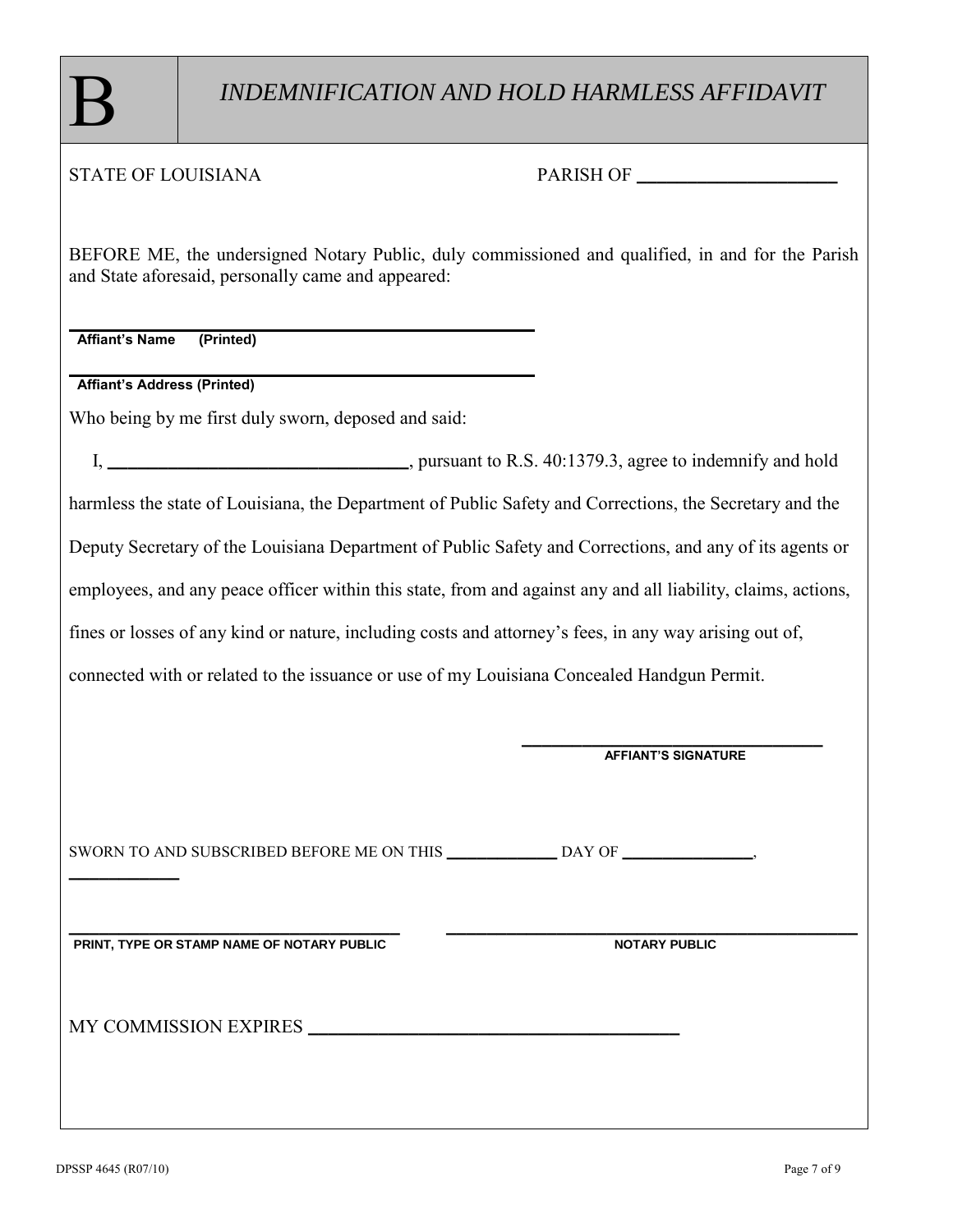### AUTHORIZATION FOR RELEASE OF MEDICAL AND PERSONAL INFORMATION

#### STATE OF LOUISIANA PARISH OF

C

TO: Any physician, psychologist, social worker, hospital, clinic, or other health care provider, law enforcement agency or officer, any branch of the Armed Forces of the United States, or any individual or institution having information about me.

BEFORE ME, the undersigned Notary Public, duly commissioned and qualified, in and for the Parish and State aforesaid, personally came and appeared:

**Affiant's Name (Printed)**

**Affiant's Address (Printed)**

Who being by me first duly sworn, deposed and said:

I, **\_\_\_\_\_\_\_\_\_\_\_\_\_\_\_\_\_\_\_\_\_\_\_\_\_**, do hereby give my consent in authorizing full disclosure and review of all records and information, verbal or written, concerning myself to any duly authorized agent of the Louisiana Department of Public Safety and Corrections, Office of State Police, Concealed Handgun Permit Section, whether said records are public, private, confidential, or privileged in nature. I further understand that if any of the records obtained are confidential or privileged, the Louisiana Department of Public Safety and Corrections will maintain the privilege or confidentiality of such records.

The intent of this authorization is to give my consent for full and complete disclosure of any and all medical, criminal, or other personal information regarding me, including but not limited to physical, psychiatric, or substance abuse treatment and/or consultation records, and all records pertaining to my conduct such as background reports, criminal history records, etc. I further understand that this release will only be used to obtain information for the purpose of determining my eligibility for a Louisiana Concealed Handgun Permit.

I understand that any information obtained through a medical or personal history background investigation which is developed directly or indirectly, in whole or in part, upon this release authorization will be considered in determining my eligibility for a concealed handgun permit. I also certify that any person(s) who may furnish such information concerning me shall not be held liable for giving this information, and I do hereby release said person(s) from any and all liability which may be incurred as a result of furnishing such information.

I also understand that a reproductive copy of this release affidavit shall be for all intents and purposes as valid as the original. I request and appreciate your full cooperation.

This release shall be and remain valid from the date of execution until the expiration or revocation of any concealed handgun permit issued to me pursuant to this application, or until my application for a concealed handgun permit has been denied pursuant to a final judicial decision.

**AFFIANT'S SIGNATURE**

SWORN TO AND SUBSCRIBED BEFORE ME ON THIS **\_\_\_\_\_\_\_\_** DAY OF **\_\_\_\_\_\_\_\_\_\_\_\_\_\_**,

**\_\_\_\_\_\_\_\_\_\_\_\_\_\_\_\_\_\_\_\_\_\_\_\_\_\_\_\_\_\_\_\_\_\_ \_\_\_\_\_\_\_\_\_\_\_\_\_\_\_\_\_\_\_\_\_\_\_\_\_\_\_\_\_\_\_\_\_\_\_\_\_ PRINT, TYPE OR STAMP NAME OF NOTARY PUBLIC NOTARY PUBLIC**

**\_\_\_\_\_\_\_\_\_\_\_\_\_\_\_\_\_\_\_\_\_\_\_\_\_\_\_\_\_\_**

MY COMMISSION EXPIRES **\_\_\_\_\_\_\_\_\_\_\_\_\_\_\_\_\_\_\_\_\_\_\_\_\_\_\_\_\_\_\_\_\_\_\_\_\_**